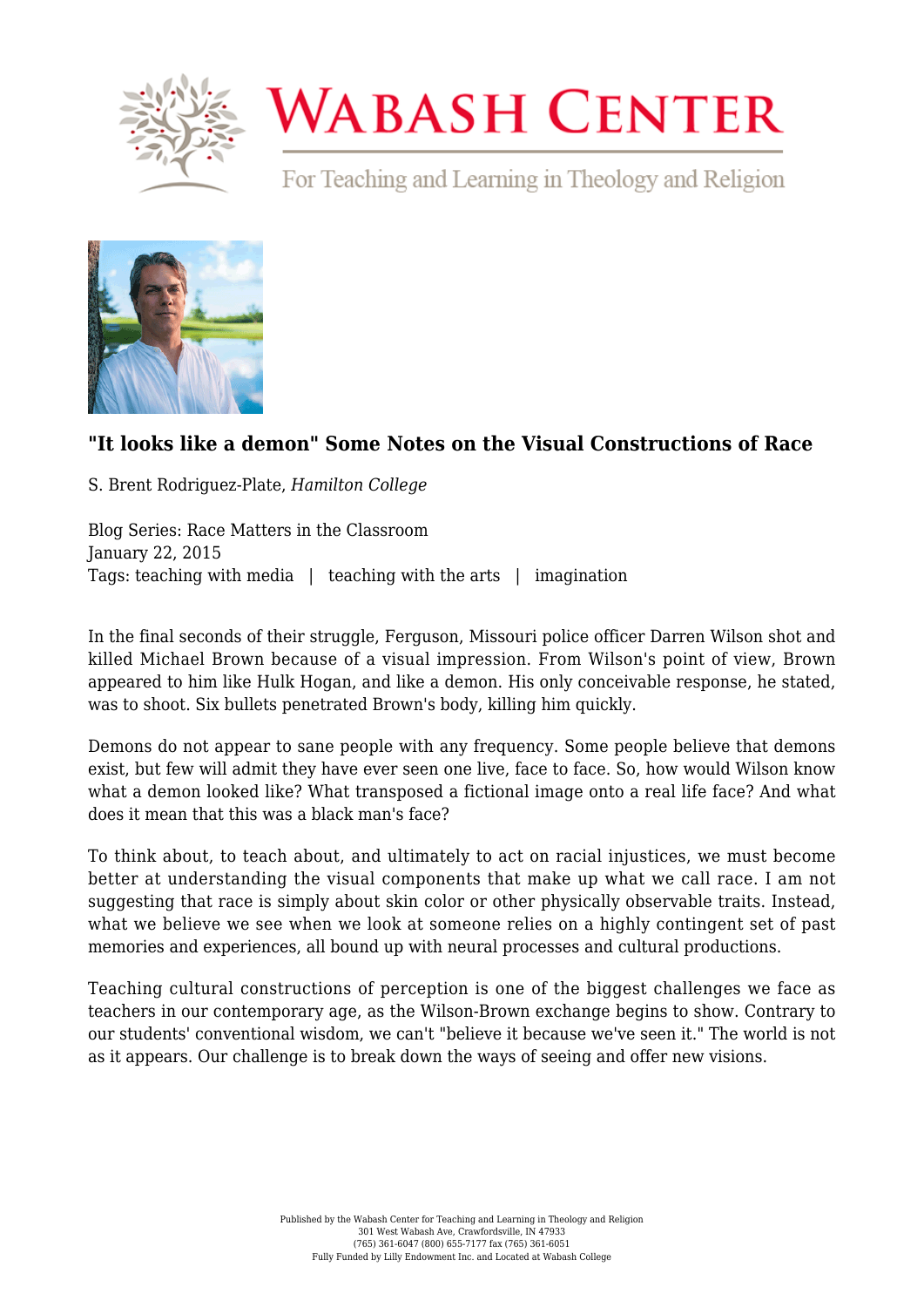We *see* other people, other bodies, before we shake their hands, and well before any relationship might occur. Long before we speak any words with another person, our cognitive perception systems have fired off tens of thousands of visual-related impulses coursing through our neurons. All of these are swirling through our bodies as we come closer to the person and begin a conversation. We create mental models of other people based on our past experiences, and these influence any new encounters, whether we are conscious of them or not. These impulses have become part of our memories, and lay in a tangled web of associations through the neural pathways of our bodies. We are never really seeing for the first time; all vision is situated within a stream of experience. Wilson had an image of a demon in his head well before he encountered Brown: the two men's exchanges somehow invoked a transfer of that previous image onto Brown's face.

The crux of all this, and where pedagogy is at a premium, is that these memories are built up through a combination of previous real life encounters with people, as well as magazines, advertisements, television, films, video games, and music videos. Considering Wilson never saw an "actual" demon (though I don't know this), his vision had to come from somewhere, and considering the plethora of demon-like figures in popular cultural imagery, it is not much of a stretch to suggest Wilson's image of the demon was placed in his mind by seeing images on some screen.

In his recent book *Flicker: Your Brain on Movies*, cognitive psychologist Jeffrey Zacks offers this fascinating, yet disturbing idea: "Whether we experience events in real life, watch them in a movie, or hear about them in a story, we build perceptual and memory representations in the same format." In other words, studies in cognitive sciences have shown that our neural system does not easily differentiate between images we see on screen, and images we see in "real life." These visions blend together, confusing fiction and history, and confusing demons with the faces of young black men.

Part of the struggle in teaching courses dealing with media—the topic itself is absolutely essential for this day and age—is showing students alternative ways of seeing. Like all of us, students' vision has been constructed, and the opportunity we have as teachers is to find ways to both criticize existing images, and point to new images. We must learn to see better. We must teach our students to see better. And for that we need fresh images to look at.

I want to conclude by turning to some "fresh images," those found in the recent critical work of Jamaican-born poet Claudia Rankine. Last summer, Rankine was headed to St Louis to make some presentations to the Pulitzer Foundation when Michael Brown was killed. She extended her stay, visited Ferguson, and discussed race with many people around town.

Rankine understands the tensions that exist between words and images, and what difference this makes to the construction of race, and so when she published her wrenchingly beautiful book *Citizen: An American Lyric* this past autumn, she included a number of images throughout it. She discusses the seeming paradox between the invisibility and hyper-visibility that she and her discussants have experienced. Meanwhile, by creating her own visual-verbal